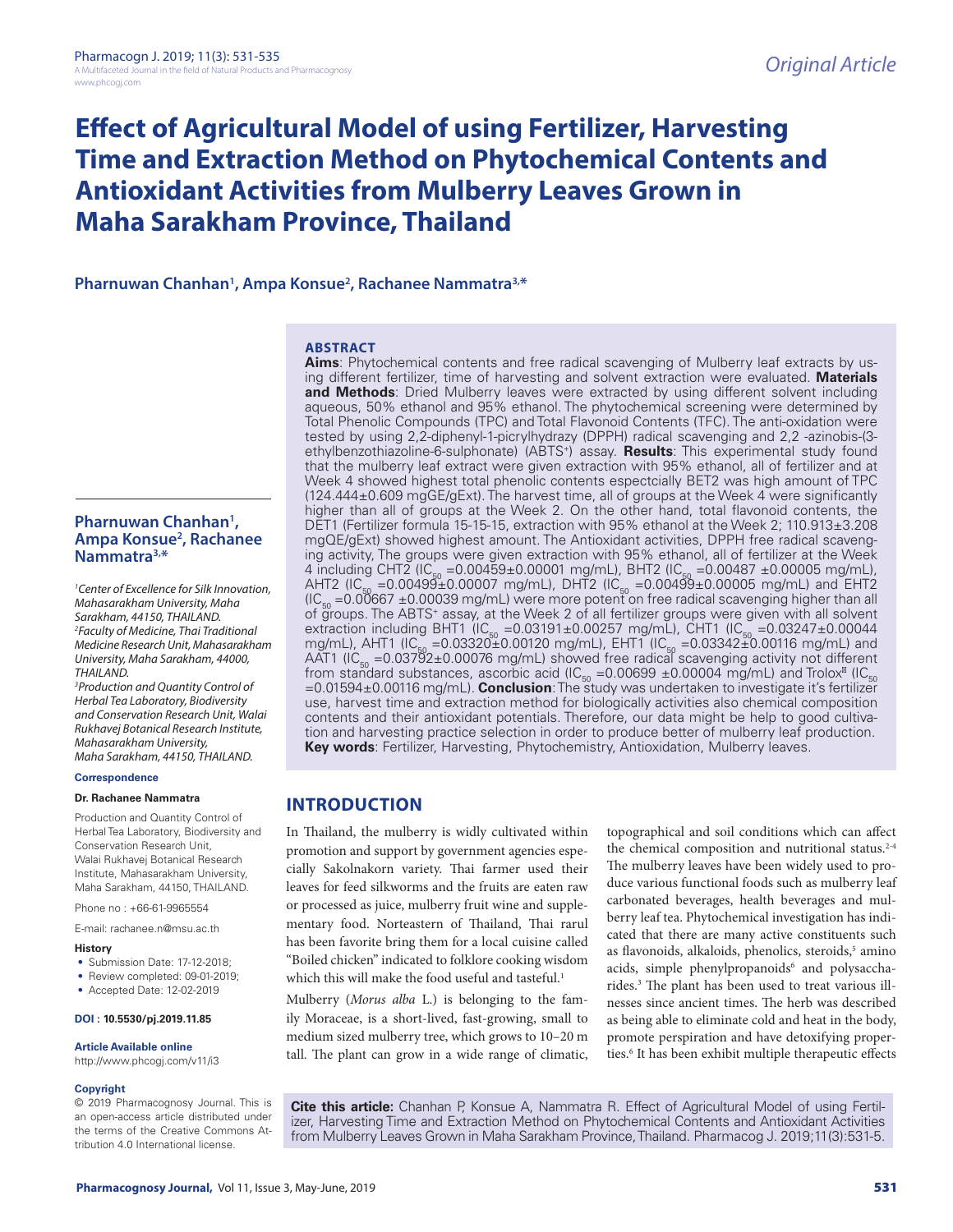including anti-diabetic, anti-inflammation, anti-cancer effects,<sup>5</sup> antihyperglycemic, anti-hyperlipidemia activities,<sup>3</sup> hypoglycemic, antidepressant, antioxidant and hepatoprotective effects.<sup>4</sup>

Herbal preparation have gained good attention toward the treatment of various diseases on the globe. Phytopharmaceuticals have revealed the efficacy and toxicity associated with herbal agents and have become more popular among public.7 Traditional extraction methods including soxhlet appalatus extraction, heating reflux extraction and organic solvent maceration have some disadvantages. The effects of main operating extraction yields were investigated. The extraction method is an important factor for the use of plant active components.<sup>5</sup> The free radical scavenging properties postulated to be as a result of the synergistic action of antioxidant compounds including carotenoids, flavonoids, moracins and others present in the mulberry leaves. Oxidative stress,which results from an improper balance between Reactive Oxygen Species (ROS) and their metabolites and antioxidant defence, is a factor in the pathogenesis of various diseases such as cardiovascular disorders, neurological conditions, Parkinson's disease, rheumatoid arthritis and ageing.<sup>8</sup>

However, though many literatures were reveal some biological activities, chemical compositions, cultivation and havesting, but there is no yet any report to the appropriately agricultural model in Thailand Farming. Therefore, the propose in this study were detemined to fertilizer use, time of harvesting and solvent extraction on phytochemical compositon and effect of antioxidant activities to appropriately agricultural selection which will be help to increase productivity.

# **MATERIALS AND METHODS**

#### Sample Collection

The white mulberry (Variety: Sakolnakorn) were cultivated at the Experimental Farm of the New Innovation Excellence Center, Mahasarakham University, Maha Sarakham, Thailand. The plants were given to different fertilizer including chicken dung fertilizer, Urea fertilizer formula 46-0-0, chemical fertilizer formula 15-15-15 and mix of all (w:w:w;1:1:1) after trim of branch. The fresh leaves were harvested at Week 2 and Week 4 growing period. They were cleaned and dried at 60°C for 48 hr in a hot air oven then powdered.

# Preparation of Extracts

The aquoes extract was prepared by distilled water for 30 min at 60°C in sonication bath (1:10 w/v). The ethanolic extracts were macerated with 50% ethanol and 95% ethanol for 7 days (1:5 w/v). The residue powder was excluded by using filter papers. The filtrate was evaporated using by a rotary evaporator (Heidolph Laborota 4000, Germany) and freeze-dried to obtain dark brown extract. The extracts were kept in the fridge at -4°C until be used.

#### Total phenolic content assay

Total phenolic content was determined according to a modified procedure.9 Sample (100 µL) will be oxidized with 500 µL of 0.2 N Folin-Ciocalteu's reagent and neutralized by adding 400  $\mu$ L of 7.5%  $\text{Na}_2\text{CO}_3$ . The absorbance measured at 765 nm after mixed and incubated in room temperature for 30 min. The results were expressed as gallic acid equivalents (mgGE/gExt).

# Total Flavonoid Content Assay

Flavonoid content was estimated using the aluminum chloride colorimetric method.<sup>10</sup> The extracts from recipe will be mixed with 100 µL of 5% aluminum chloride (w/v), 400 μL of 2.5%  $\mathrm{NaNO}_2$  After 5 min, 500 μL of 5% AlCl<sub>3</sub>. The mixture will be allowed to stand at room temperature for 10 min. The solution was mixed 2,000 µL distilled water. The results

was measured at 415 nm. The TFC was calculated from a standard quercetin equivalent (mgQE/gExt).

# DPPH free radical scavenging activity

2,2-diphenyl-1-picrylhydrazy (DPPH) radical scavenging capacities of wheat extracts were estimated by the reduction of the reaction color between DPPH solution and sample extracts as previously described by prior method.11 DPPH was dissolved in ethanol to a 0.039 mg/mL. The plant extract at various concentrations was diluted with distilled water to get sample solution.100 µL of the sample solution following which 900 µL DPPH (0.1 mM) working solution. After a 30 min reaction kept in the dark at ambient temperature then absorbance of the solution was measured at 515 nm. In this study, will be used  $Trolox^{\circledast}$  and ascorbic acid as standard substances. Blanks were run in each assay. DPPH radical ability was expressed as  $IC_{50}$  (mg/mL) and the inhibition percentage calculated using the following formula: DPPH scavenging activity (%) =  $(A_0 - A_1)/A_0$  x 100 where  $A_0$  is the absorbance of the control and  $A_1$ is the absorbance of the sample.

# ABTS<sup>+</sup> Radical Scavenging Activity

In ABTS assay, the plants extract will be allowed to react with ABTS+, a model stable free radical derived from 2,2-azinobis (3-ethylvenzothiazolin-6-sulphonic acid) (ABTS<sup>+</sup>) assay was performed.<sup>12</sup> The ABTS<sup>+</sup> (900 µL) was added to the extracts (100 µL) and thoroughly mixed. The mixture was held at room temperature for 6 min and absorbance was immediately measured at 734 nm. Trolox® and ascorbic acid solution in 80% ethanol was prepared and assayed under the same conditions. ABTS scavenging ability was expressed as  $IC_{50}$  (mg/mL) and the inhibition percentage calculated using the following formula: ABTS scavenging activity (%) =  $(A_0$ - $A_1)$ / $A_0$  x 100 where  $A_0$  is the absorbance of the control and  $A_1$  is the absorbance of the sample.

# Statistical Analysis

All assays were expressed as mean± Standard Error of Mean (SEM) from three separate experiments ( $n = 3$ ). Statistical analysis was carried out using One-Way Analysis of Variance (ANOVA) followed by Duncan's multiple range tests. Differences at  $p$ <0.05 were considered to be significant.

# **RESULTS**

# Phytochemical Compositions Total Phenolic Contents

As shown in Table 1, the plant were given extraction with 95% ethanol, all of fertilizer and at Week 4 shown highest total phenolic contents, espectcially BET2 was high amount of TPC (124.444±0.609 mgGE/gExt) than DET2 (116.074±0.588 mgGE/gExt), AET2 (115.118±0.567 mgGE/gExt), CET (85.741±0.937 mgGE/gExt) and EET2 (75.639±1.445 mgGE/gExt) respectively. The harvest time, all of groups at the Week 4 were significantly higher than all of groups at the Week 2.

# Total Flavonoid Contents

As shown in Table 1, the DET1 (fertilizer formula 15-15-15, extraction with 95% ethanol at the Week 2; 110.913±3.208 mgQE/gExt) showed highest total flavonoid contents highest amount than AET1 (88.398±2.905 mgQE/gExt), EHT (88.280±1.171 mgQE/gExt), BET (80.860±2.009 mgQE/gExt) and CET1 (72.663±2.156 mgQE/gExt) respectively. The harvest time, all of groups at the Week 2 were not different than all of groups at the Week 4.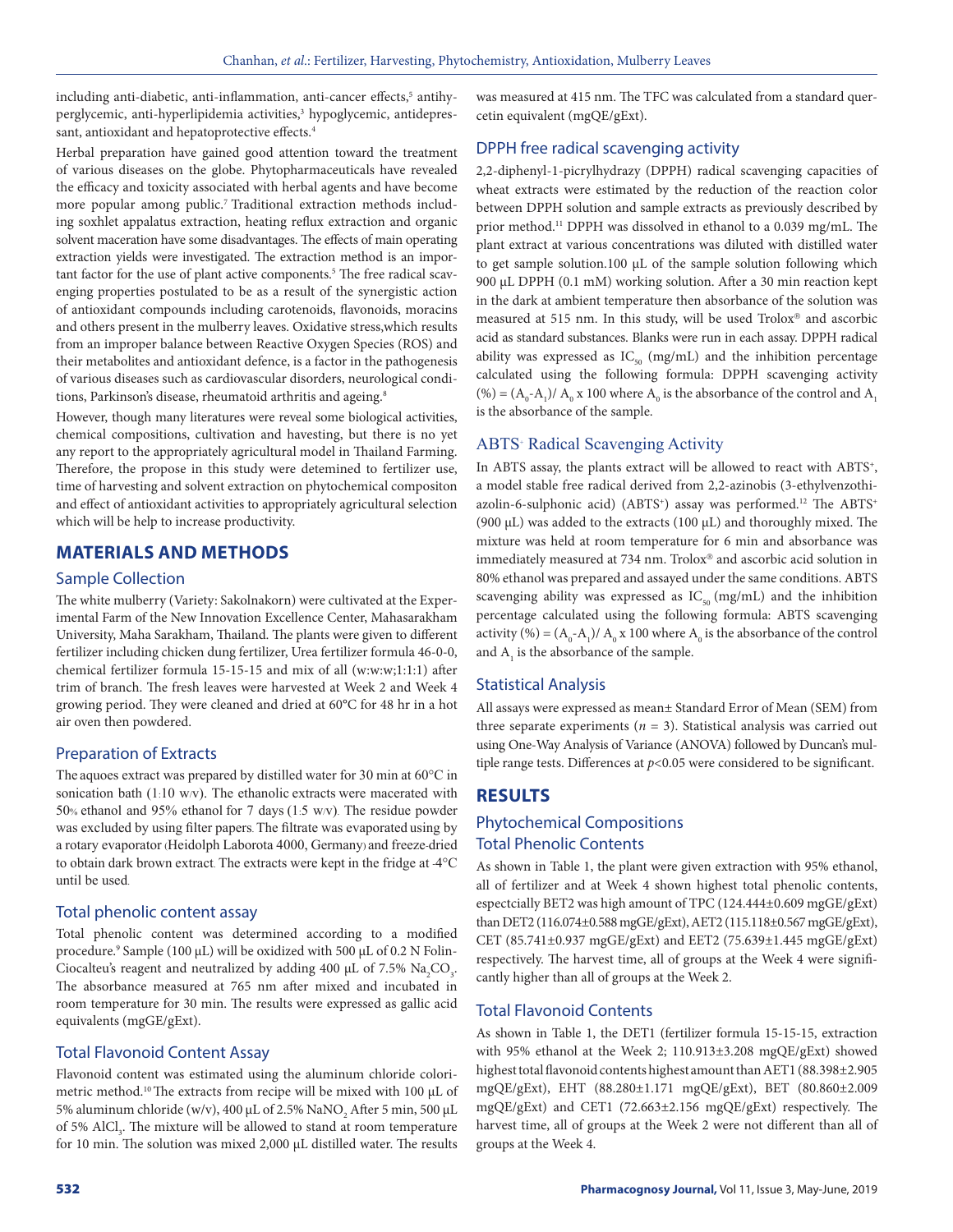|  | $-1$ . The state $-$ | <b>Mean</b> | Std. Error | <b>Mean</b> | <b>Stc</b> |
|--|----------------------|-------------|------------|-------------|------------|
|  |                      |             |            |             |            |

**Table 1: Phytochemical Composition Showed Total Phenolic Contents (TPC) and Total Flavonoid Contents (TFC) from Mulbery Leaf Extract.** 

| Table 2: Antioxidant Activities Showed Inhibitory Concentration (IC $_{\rm co}$ ) of |  |
|--------------------------------------------------------------------------------------|--|
| different Extracts from Mulbery Leaves.                                              |  |

**Groups DPPH (mg/mL) ABTS+ (mg/mL)**

|                |                  | TPC (mgGE/gExt)         |                   | TFC (mgQE/gExt)         |                   |
|----------------|------------------|-------------------------|-------------------|-------------------------|-------------------|
|                | <b>Groups</b>    | <b>Mean</b>             | <b>Std. Error</b> | <b>Mean</b>             | <b>Std. Error</b> |
| $\mathbf{1}$   | AAT1             | $1.951^{ab}$            | ±0.118            | 36.378                  | ±0.464            |
| $\overline{c}$ | BAT1             | $1.582^{ab}$            | ±0.163            | 13.740 <sup>cd</sup>    | ±0.419            |
| 3              | CAT1             | $2.582$ abc             | ±0.024            | $38.683^{\mathrm{l}}$   | ±1.029            |
| $\overline{4}$ | DAT1             | $1.747^{ab}$            | ±0.051            | 31.783hi                | ±1.553            |
| 5              | EAT1             | $1.758^{ab}$            | $\pm 0.020$       | 15.888 <sup>d</sup>     | ±0.068            |
| 6              | AHT1             | $2.751^{bc}$            | ±0.162            | 49.123 <sup>m</sup>     | ±0.847            |
| 7              | BHT1             | $1.2441^{ab}$           | ±0.013            | $60.533^n$              | $\pm 1.401$       |
| 8              | CHT1             | $2.3741^{bc}$           | ±0.061            | 60.550 <sup>n</sup>     | ±0.397            |
| 9              | DHT1             | $1.8841^{ab}$           | $\pm 0.020$       | $41.515^1$              | ±0.997            |
| 10             | EHT1             | 3.7141c                 | ±0.143            | 88.280 <sup>q#</sup>    | ±1.171            |
| 11             | AET1             | $0.401$ <sup>a</sup>    | $\pm 0.019$       | 88.398 <sup>q#</sup>    | ±2.905            |
| 12             | BET1             | $0.302$ <sup>a</sup>    | ±0.029            | 80.860 <sup>p#</sup>    | ±2.009            |
| 13             | CET1             | $0.352$ <sup>a</sup>    | $\pm 0.004$       | $72.663^{\circ*}$       | ±2.156            |
| 14             | DET1             | $0.311$ <sup>a</sup>    | ±0.015            | $110.913^{r#}$          | ±3.208            |
| 15             | EET1             | $0.446^{\circ}$         | $\pm 0.010$       | 75.270°                 | $\pm 1.657$       |
| 16             | AAT <sub>2</sub> | $14.114^d$              | ±0.594            | $7.935$ <sup>a</sup>    | ±0.116            |
| 17             | BAT <sub>2</sub> | 15.059 <sup>d</sup>     | ±0.387            | $9.730^{ab}$            | ±0.126            |
| 18             | CAT <sub>2</sub> | 23.925 <sup>g</sup>     | ±0.104            | $16.203^{\text{de}}$    | ±0.221            |
| 19             | DAT <sub>2</sub> | 22.488 <sup>g</sup>     | ±0.490            | $11.895^{bc}$           | ±0.147            |
| 20             | EAT <sub>2</sub> | 17.073e                 | ±0.746            | $11.288$ <sup>abc</sup> | ±0.719            |
| 21             | AHT <sub>2</sub> | 29.434 <sup>i</sup>     | ±1.035            | $25.025$ <sup>f</sup>   | ±0.237            |
| 22             | BHT <sub>2</sub> | 26.769 <sup>h</sup>     | ±0.464            | $29.540$ <sup>gh</sup>  | ±0.316            |
| 23             | CHT <sub>2</sub> | 28.157 <sup>hi</sup>    | ±1.553            | 32.320hi                | ±0.372            |
| 24             | DHT <sub>2</sub> | 26.873 <sup>h</sup>     | 0.397             | $28.910^{gh}$           | ±0.590            |
| 25             | EHT <sub>2</sub> | $19.375$ <sup>f</sup>   | ±0.168            | $19.625^{\circ}$        | ±0.173            |
| 26             | AET <sub>2</sub> | $115.118$ <sup>1#</sup> | ±0.567            | $32.483$ hi             | ±0.896            |
| 27             | BET2             | $124.444^{m*}$          | $\pm 0.610$       | 42.170 <sup>1</sup>     | $\pm 0.621$       |
| 28             | CET <sub>2</sub> | $85.741^{k*}$           | ±0.937            | 19.588 <sup>e</sup>     | ±0.577            |
| 29             | DET <sub>2</sub> | $116.074^{1#}$          | ±0.588            | 34.688 <sup>ij</sup>    | ±0.197            |
| 30             | EET <sub>2</sub> | $75.639^{j*}$           | ±1.445            | $26.673$ <sup>fg</sup>  | ±0.435            |

Groups: The first capital were diffirent fertilizers; A was a control group, B was given with chicken dung fertilizer, C was given with Urea fertilizer formula 46-0-0, D was given with chemical fertilizer formula 15-15-15 and E was given with mix of all fertilizer (w:w:w;1:1:1). The second capital were different extraction methods; A was extracted with aquoes, B was extracted with 50% ethanol and C was extracted with 95% ethanol. The third capital were time of harvesting; T1 was harvested at Week 2 and T2 was harvested at Week 4. TPC was measured with gallic acid equivalents (mgGE/gExt). TFC was measured with quercetin equivalent (mgQE/gExt). Different letters indicated significantly difference at *p*-values less than 0.05. # ingradient contents as top of five from different groups.

# Antioxidant Activities DPPH Free Radical Scavenging Activity

As Table 2 shown in this study, DPPH free radical scavenging activity, standard substances, ascorbic acid and Trolox® were showed more potent than all of groups. The groups were given extraction with 95% ethanol,

|                | uroups              | <b>Mean</b>             | <b>Std. Error</b> | Mean                    | <b>Std. Error</b> |
|----------------|---------------------|-------------------------|-------------------|-------------------------|-------------------|
| $\mathbf{1}$   | AAT1                | $0.13681^d$             | ±0.00091          | $0.03792^{a#}$          | ±0.00076          |
| $\overline{c}$ | BAT1                | $0.16073$ <sup>f</sup>  | ±0.00301          | 0.06137 <sup>a</sup>    | ±0.00187          |
| 3              | CAT <sub>1</sub>    | $0.13874$ <sup>d</sup>  | ±0.00171          | 0.03879 <sup>a</sup>    | ±0.00120          |
| $\overline{4}$ | DAT1                | $0.11951$ <sup>d</sup>  | ±0.00159          | $0.04175^{\circ}$       | ±0.00022          |
| 5              | EAT1                | $0.14014^d$             | ±0.00144          | $0.05201$ <sup>a</sup>  | ±0.00311          |
| 6              | AHT1                | $0.07715^{\rm b}$       | ±0.00086          | $0.03320^{a*}$          | ±0.00120          |
| 7              | BHT1                | $0.15454^e$             | ±0.00209          | $0.03191^{a#}$          | ±0.00257          |
| 8              | CHT1                | $0.13915$ <sup>d</sup>  | ±0.00118          | $0.03247$ <sup>a#</sup> | ±0.00044          |
| 9              | DHT1                | 0.14263 <sup>d</sup>    | ±0.00285          | 0.06647 <sup>a</sup>    | ±0.00040          |
| 10             | EHT1                | 0.10621c                | ±0.00125          | $0.03342^{a#}$          | ±0.00116          |
| 11             | AET1                | $0.23183^{i}$           | ±0.02663          | 0.04570a                | ±0.00096          |
| 12             | BET1                | 0.23409i                | ±0.01890          | 0.05372a                | ±0.00211          |
| 13             | CET1                | 0.27159 <sup>k</sup>    | ±0.02507          | $0.06922$ <sup>a</sup>  | ±0.00060          |
| 14             | DET1                | $0.47942$ <sup>1</sup>  | ±0.01444          | $0.07247^{\rm b}$       | ±0.00108          |
| 15             | EET1                | $0.50773$ <sup>1</sup>  | ±0.04121          | 0.08160c                | ±0.00102          |
| 16             | AAT <sub>2</sub>    | $0.28296^{k}$           | ±0.00118          | $0.79605^{j}$           | ±0.01583          |
| 17             | BAT2                | $0.26324^{j}$           | ±0.00067          | $0.67562$ <sup>i</sup>  | $+0.00693$        |
| 18             | CAT <sub>2</sub>    | $0.25276^{j}$           | ±0.01145          | $0.41878^{\circ}$       | ±0.01293          |
| 19             | DAT <sub>2</sub>    | $0.14529$ <sup>d</sup>  | ±0.00123          | $0.36976$ <sup>d</sup>  | ±0.02510          |
| 20             | EAT <sub>2</sub>    | 0.26149'                | ±0.00335          | 0.48170 <sup>g</sup>    | ±0.01750          |
| 21             | AHT <sub>2</sub>    | $0.00499^{a*}$          | ±0.00007          | $0.35238$ <sup>d</sup>  | ±0.02437          |
| 22             | BHT <sub>2</sub>    | $0.00487$ <sup>a#</sup> | ±0.00005          | $0.44635$ <sup>f</sup>  | ±0.01734          |
| 23             | CHT <sub>2</sub>    | $0.00459$ <sup>a#</sup> | ±0.00001          | 0.37508 <sup>d</sup>    | ±0.00592          |
| 24             | DHT <sub>2</sub>    | $0.00499^{a*}$          | ±0.00005          | $0.45111^{f}$           | ±0.01218          |
| 25             | EHT <sub>2</sub>    | $0.00667$ <sup>a#</sup> | ±0.00039          | $0.61084^h$             | ±0.02278          |
| 26             | AET <sub>2</sub>    | 0.21447 <sup>h</sup>    | ±0.01491          | 0.65082 <sup>h</sup>    | ±0.02265          |
| 27             | BET2                | $0.14216^d$             | ±0.00497          | $0.67521$ <sup>i</sup>  | ±0.02154          |
| 28             | CET <sub>2</sub>    | $0.18630$ <sup>g</sup>  | ±0.02010          | $0.83239^{j}$           | ±0.07338          |
| 29             | DET <sub>2</sub>    | $0.12485$ <sup>d</sup>  | ±0.00218          | $0.90744^k$             | ±0.03162          |
| 30             | EET2                | 0.18622g                | ±0.00314          | 1.30769 <sup>1</sup>    | ±0.03071          |
| 31             | ascorbic acid       | $0.00018$ <sup>a</sup>  | ±0.00001          | $0.00699$ <sup>a</sup>  | ±0.00004          |
| 32             | trolox <sup>®</sup> | $0.05156^{\rm b}$       | ±0.00016          | $0.01594^{\text{a}}$    | ±0.00017          |

Groups: The first capital were diffirent fertilizers; A was a control group, B was given with chicken dung fertilizer, C was given with Urea fertilizer formula 46-0-0, D was given with chemical fertilizer formula 15-15-15 and E was given with mix of all fertilizer (w:w:w;1:1:1). The second capital were different extraction methods; A was extracted with aquoes, B was extracted with 50% ethanol and C was extracted with 95% ethanol. The third capital were time of harvesting; T1 was harvested at Week 2 and T2 was harvested at Week 4. DPPH radical scavenging and ABTS<sup>+</sup> assay were used ascorbic acid and trolox® as standard substances. Different letters indicated significantly difference at *p*-values less than 0.05. # influence of free radical scavenging as top of five from different groups.

all of fertilizer at the Week 4 including CHT2 (IC $_{50}$  =0.00459±0.00001 mg/mL), BHT2 (IC<sub>50</sub> =0.00487 ±0.00005 mg/mL), AHT2 (IC<sub>50</sub>  $=0.00499\pm0.00007$  mg/mL), DHT2 (IC<sub>50</sub>  $=0.00499\pm0.00005$  mg/mL) and EHT2 (IC<sub>50</sub> = 0.00667  $\pm$ 0.00039 mg/mL) were more potent on free radical scavenging higher than all of groups.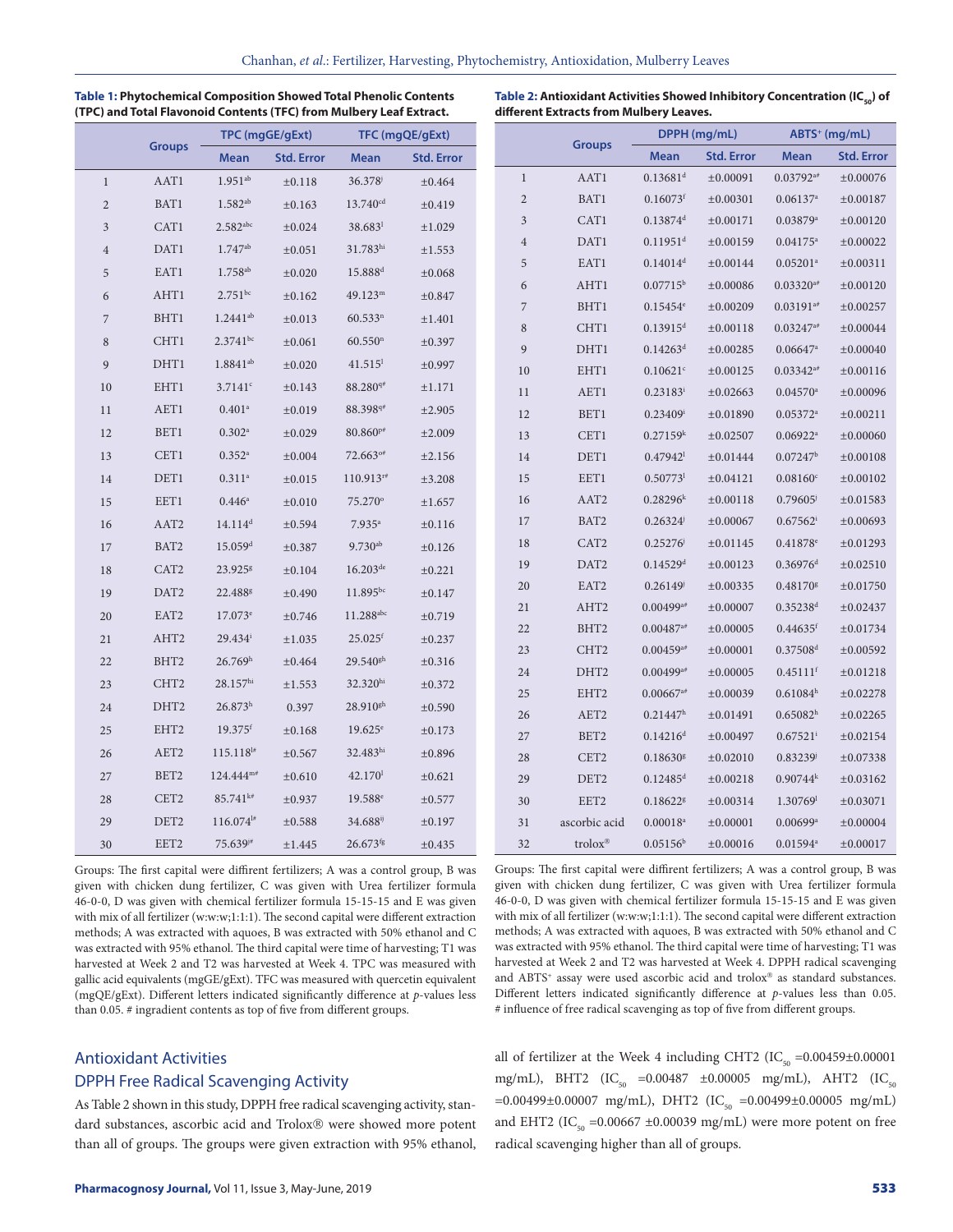#### ABTS<sup>+</sup> Radical Scavenging Activity

As Table 2 shown by using ABTS<sup>+</sup> assay, at the Week 2 of all fertilizer groups were given with all solvent extraction including BHT1 (IC<sub>50</sub>  $=0.03191\pm0.00257$  mg/mL), CHT1 (IC<sub>50</sub>  $=0.03247\pm0.00044$  mg/mL), AHT1 (IC<sub>50</sub> = 0.03320±0.00120 mg/mL), EHT1 (IC<sub>50</sub> = 0.03342±0.00116 mg/mL) and AAT1 (IC $_{50}$  =0.03792±0.00076 mg/mL) showed free radical scavenging activity not different from standard substances, ascorbic acid  $(IC_{50} = 0.00699 \pm 0.00004 \text{ mg/mL})$  and Trolox®  $(IC_{50} = 0.01594 \pm 0.00116$ mg/mL). All groups of the Week 2 were significantly free radical scavenging acitivity on  $IC_{50}$  less than all the groups of Week 4.

# **DISCUSSION**

Mulberry leaves contain a wide range of bioactive compounds, such as flavonoid and phenolic compound contents of white mulberry leaves depended on the harvest time which are responsible for beneficial effects on human health.13 The mulberry leaves have been extensively investigated for their various health benefits, including antioxidative, hypolipidemic, antihyperglycemic and antiatherogenic effects.

This studies have indicated that mulberry leaves exhibited significant scavenging effects on free radicals both DPPH and ABTS<sup>+</sup> which protected low-density lipoprotein against oxidative damage. The reports suggested that polyphenols and flavonoids present in mulberry contribute to these health benefits.<sup>14</sup> In the present study, the free radical scavenging activities, phenolic compound and flavonoid contents of the extract were significantly different according to the fertilizers, harvest times and extraction methods. The phenolic compound contents by 95% ethanolic extraction related with harvesting time. The study showed that Week4 were highest phenolic compound contents exert than other method, particular environment and has a direct bearing on the composition of the plants found there.15 The methods applied in this study considered the antioxidant properties of the mulberry extract as determined by different group testing methods.16 It has been reported that mulberry contains a lot of bioactive compound, polysaccharides, but in this study did not extracted on a Box–Behnken design, polysacharide function isolation. It is well known that the biological functions including antioxidant activity of polysaccharides are intimately related to their structure features such as chemical components, molecular weight, monosaccharide composition and glycosidic linkage. A comprehensive study of purification, characterization and antioxidant activities of mulberry leaves will provide useful information on the relationship between antioxidant activity and structure features.17-18 Some report was reveal that this in animal model can be used in functional food studies, where information on the absorption and bioavailability of dietary antioxidants is still limited. The reported mechanisms for the absorption of flavonoids probably due to the presence of antioxidants with higher glucose moieties in the extract.<sup>19</sup>

Therefore, we report here the fertilizer use, harvesting time and extraction were applied to optimize conditions on phytochemical content and antioxidation activity and the resulting extraction conditions were used to prepare cultivation through harvest and extraction method precipitation. Mulberry leaves harvested on Week 4, ethanolic maceration had the highest total phenolic contents. On the other hand, total flavonoid contents had highest on Week 2 by using hydroethanolic extraction. It considered to be a better model concerning phenolic and flavonoid contents on antioxidant activity, respectively.20 These methods may not produce plants with the highest levels of the targeted functional components and so some modifications of the agricultural model may be necessary. Based on the results of the current study, formulation of fertilizer, time of harvesting and method of extraction appear to be valid indicators for determining the best practice model to obtain the highest amounts of each targeted functional component.<sup>21</sup>

However, the current study was undertaken to investigate its fertilizer use, harvest time and extraction method for biologically activities also chemical constituent contents and antioxidant potentials. In addition, isolation, purification and identification of active compounds obtained from mulberry leaves were also researched.

#### **CONCLUSION**

This study showed that the mulberry leaves form Sakolnakorn cultivar were nutritionally rich, highest total flavonoid and phenolic compound contents were found in the leaves. Our results might be help to select the good cultivation and harvesting practice in order to produce better also quantitative or/and qualitative mulberry leaf production.

# **ACKNOWLEDGEMENT**

The study was partially financial supported by the Development Research Division, Mahasarakham University, Maha Sarakham, Thailand and National Research Council of Thailand (NRCT) Bangkok, Thailand.

# **CONFLICT OF INTEREST**

There are no conflicts of interest.

#### **ABBREVIATIONS**

**TPC:** Total phenolic compounds; **TFC:** Total flavonoid contents; **DPPH:** 2,2-diphenyl-1-picrylhydrazy assay; **ABTS+:** 2,2 -azinobis-(3-ethylbenzothiazoline-6-sulphonate) assay.

**Groups:** The first capital were diffirent fertilizers; A was a control group, B was given with chicken dung fertilizer, C was given with Urea fertilizer formula 46-0-0, D was given with chemical fertilizer formula 15-15-15 and E was given with mix of all fertilizer (w:w:w;1:1:1). The second capital were different extraction methods; A was extracted with aquoes, B was extracted with 50% ethanol and C was extracted with 95% ethanol. The third capital were time of harvesting; T1 was harvested at Week 2 and T2 was harvested at Week 4.

#### **REFERENCES**

- 1. Office of the Royal Development Projects Board. Sakolnakorn variety mulberry and NangTouy variety silkworms. 2Ed. Office of the Royal Development Projects Board; Bangkok, Thailand. 2012.
- 2. Khyade VB. Antioxidant activity and phenolic compounds of mulberry, *Morus alba* (L.) (Variety: Baramatiwali). J Med Plants Stud. 2016;4(1):04-7.
- 3. Thirugnanasambandham K, Sivakumar V, Prakash MJ. Microwave assisted extraction of polysaccharides from mulberry leaves. Int J Biol Macromol. 2015;72:1-5.
- 4. Yang Z, Wang Y, Zhang Y. Bioassay-guided screening and isolation of a-glucosidase and tyrosinase inhibitors from leaves of *Morus alba*. Food Chem. 2012;131(2):617-25.
- 5. Zhang DY, Wan Y, Xu JY, Wu GH, Li L, Yao XH. Ultrasound extraction of polysaccharides from mulberry leaves and their effect on enhancing antioxidant activity. Carbohydr Polym. 2016;137:473-9.
- 6. Tian S, Tang M, Zhao B. Current anti-diabetes mechanisms and clinical trials using *Morus alba* L. J Tradit Chin Med. 2016;3(1):3-8.
- 7. Banu S, Jabir NR, Manjunath NC, Khan MS, Ashraf GM, Kamal MA, *et al*. Reduction of post-prandial hyperglycemia by mulberry tea in type-2 diabetes patients. Saudi J Biol Sci. 2015;22(1):32-6.
- 8. Andallu B, Shankaran M, Ullagaddi R, Iyer S. *In vitro* free radical scavenging and *in vivo* antioxidant potential of mulberry (*Morus indica* L.) leaves. J Herb Med. 2014;4(1):10-7.
- 9. Singleton VL, Orthofer R, Lamuela-Raventos RM. Analysis of total phenols and other oxidation substrates and antioxidants by means of Folin-Ciocalteu reagent. Meth Enzymol. 1999;299:152-78.
- 10. Chang C, Yang M, Wen H, Chern J. Estimation of total flavonoid content in propolis by two complementary colorimetric methods. J Food Drug Anal. 2002;10(3):178-82.
- 11. Ursini F, Mairorino M, Morazzoni P, Roveri A, Pifferi G. Anovel antioxidant flavonoid (IdB 1031) affecting molecular mechanisms of cellular activation. Free Rad Biol Med.1994;16(5):547-53.